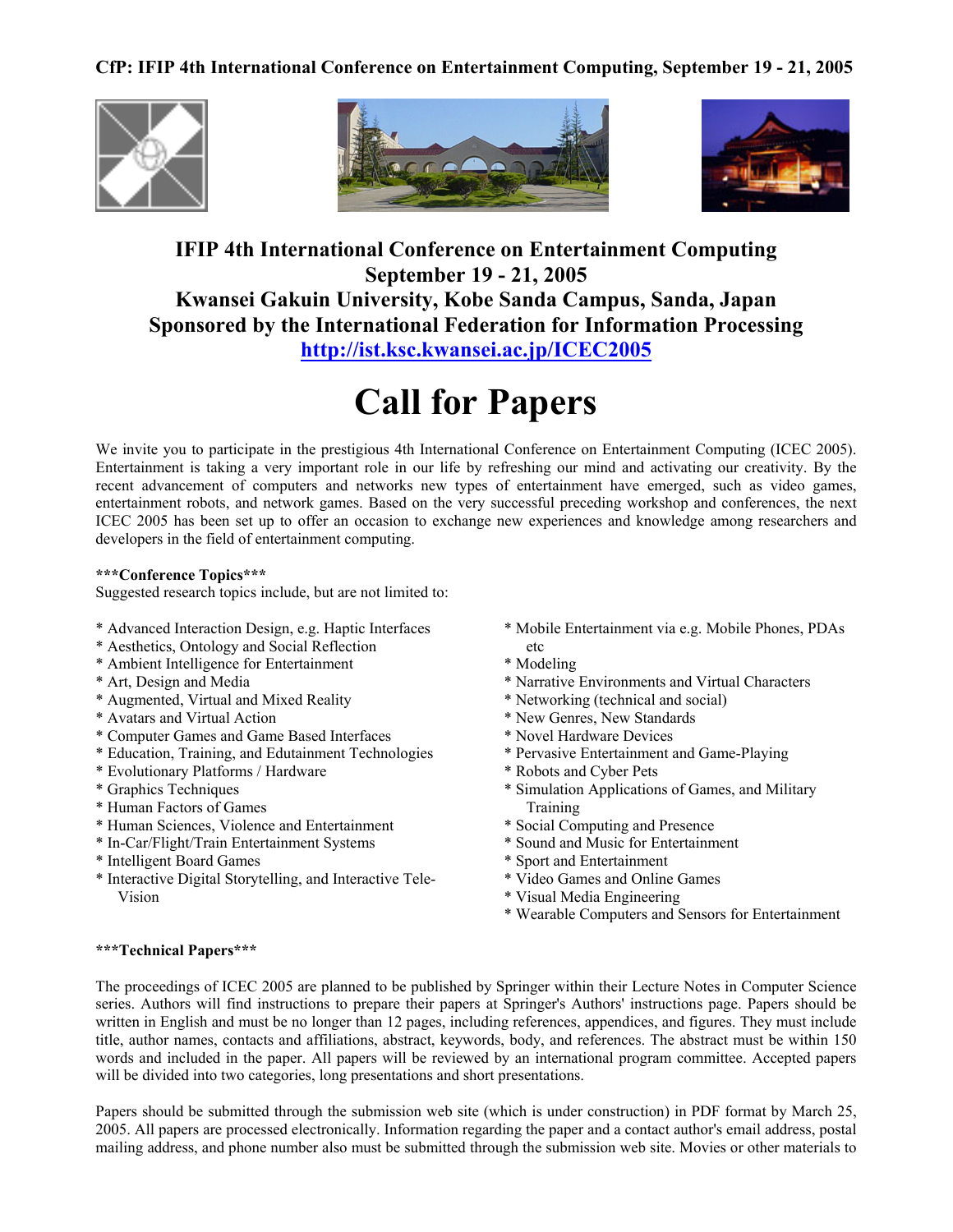## **CfP: IFIP 4th International Conference on Entertainment Computing, September 19 - 21, 2005**

support papers can also be submitted through the submission web site. The format of movies must be AVI/QuickTime/MPEG-1 and less than 3 minutes long. The size of any material must not exceed 100 mega bytes in total. These submissions must also be received by March 25, 2005.

#### **Important Dates for Technical Papers:**

| Full paper submission due:  | Friday, March 25, 2005 |
|-----------------------------|------------------------|
| Notification of acceptance: | Monday, May 16, 2005   |
| Camera-ready copy due:      | Friday, June 19, 2005  |

#### **\*\*\*Demonstrations and Posters\*\*\***

Posters and/or demos present preliminary results of research or design work within the scope of entertainment computing and with more emphasis on the interdisciplinary evaluation of these ideas. An extended abstract should be written in English and must be no longer than 4 pages in Springer LNCS style. All submissions will be reviewed by the ICEC 2005 program committee.

Two different deadlines for posters and demos are set to provide multiple chances to participate in the conference. Extended abstracts accepted from submissions by the early deadline are planned to be included in the proceedings of ICEC 2005 as the Springer Lecture Notes in Computer Science series. Those accepted from submissions by the late deadline will be published as a separate volume of proceedings. The late deadline offers authors an opportunity to present late breaking results. If possible, please include pictures and/or a video with your submission. Live demos are also encouraged. To be considered for demonstration during the conference, a 1-page description of the demo should be prepared, which specifies the requirements for space, equipments, and power supply for the demo. Extended abstracts should be submitted through the submission web site in PDF format. All materials will be reviewed and processed electronically. The information about the work and a contact author's email address, mailing address, and phone number must be submitted through the submission web site by the deadline. Movies or other materials can also be submitted through the submission web site. The format of movies must be AVI/QuickTime/MPEG-1 within 3 minutes, and the size of all materials must not exceed 100 mega bytes. Additional material must also be received by the deadline.

#### **Important Dates for Demonstrations and Posters:**

| <b>ILate submission deadlinel</b>                        |                       |  |
|----------------------------------------------------------|-----------------------|--|
| Camera-ready copy due:                                   | Sunday, June 19, 2005 |  |
| Notification of acceptance:                              | Monday, May 16, 2005  |  |
| Extended abstract submission due: Friday, March 25, 2005 |                       |  |
| [Early submission deadline]                              |                       |  |

| Extended abstract submission due: Friday, July 1, 2005 |                         |
|--------------------------------------------------------|-------------------------|
| Notification of acceptance:                            | Friday, July 22, 2005   |
| Camera-ready copy due:                                 | Sunday, August 14, 2005 |

#### **\*\*\*Exhibitions\*\*\***

Exhibits are invited from interested commercial organizations. Exhibits of computer games, arcade games, interactive systems, robots and toys are welcome. Details regarding exhibitions will be announced later.